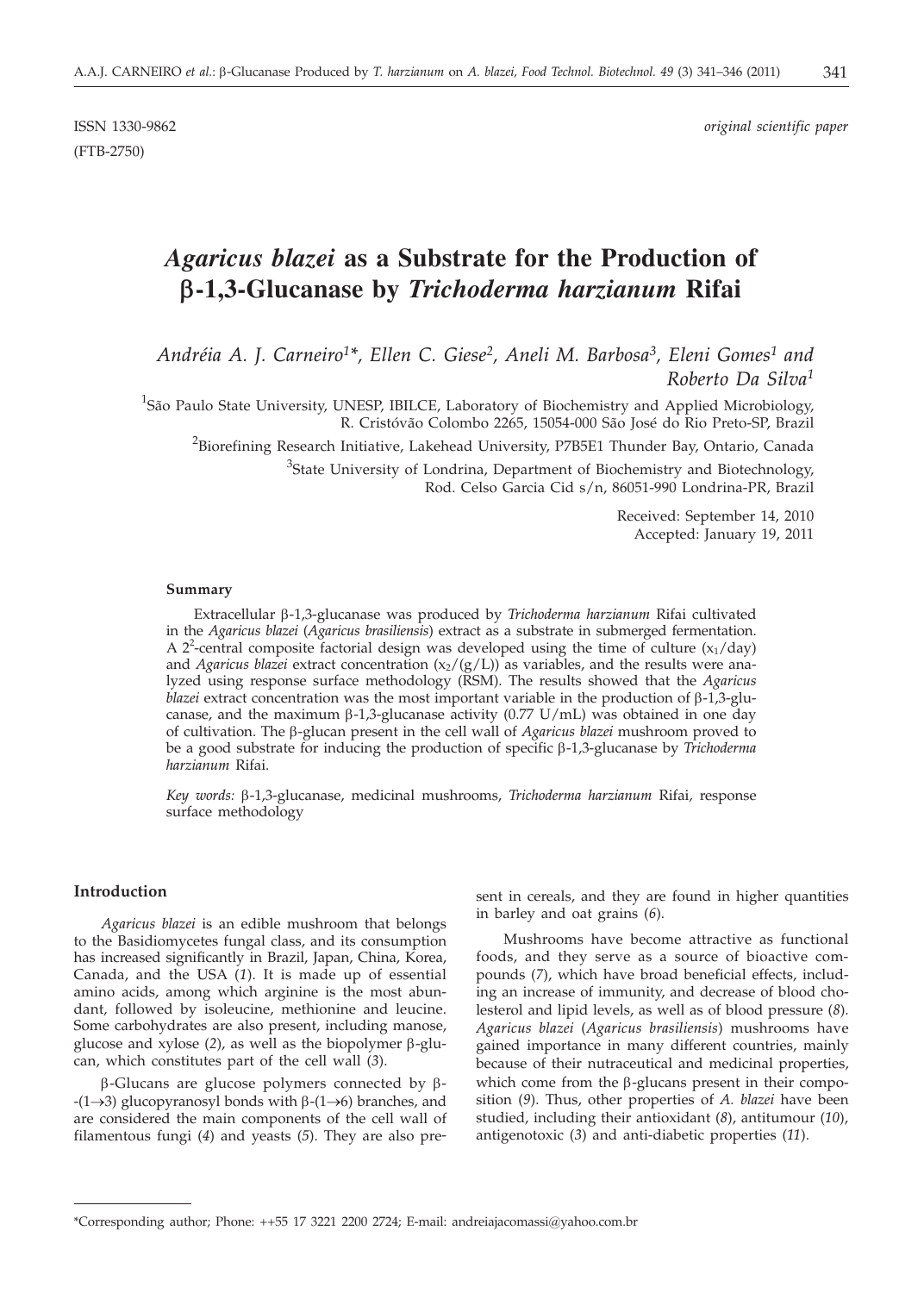Fungi belonging to the *Trichoderma* genus have been studied to evaluate their production of different enzymes, most commonly cellulases and hemicellulases (12), β-glucosidases (*13*), proteases (*14*), lactases (*15*), xylanases (*16*), chitinases ( $17$ )  $\beta$ -1,3-glucanases ( $18$ ), and other metabolites. Their role in biological control has also been evaluated (*17*). They present rapid growth and have the ability to assimilate various substrates. Also, they are important as wood and herbal material decomposers (*19*).

 $\beta$ -1,3-Glucanase can be produced by several microorganisms such as *Pichia membranifaciens* yeast (*20*), *Bacillus* sp. bacteria using a recombinant *Escherichia coli* (*21*), and *Acremonium* sp. IMI383068 fungi (*22*), which showed distinct levels of  $\beta$ -1,3-glucanase when cultivated in different carbon sources, such as the crude cell wall of *Saccharomyces cerevisiae* (*20*), the cell wall of *Botrytis cinerea* (*21*) and lactose, pustulan and chitin (*22*). Factorial design and analysis by response surface methodology (RSM) have been used by Giese *et al.* (*23*), Donzelli *et al.* (*24*) and Théodore and Panda (*25*) in cultures of *T. harzianum* in order to optimize the production of  $\beta$ -1,3-glucanases in submerged fermentations.

The production of  $\beta$ -1,3-glucanase can be affected by some fermentation parameters, such as agitation, pH, and temperature (*26*). The production of microbial enzymes can be affected by the aeration, incubation time, moisture and fermentative process.

RSM is an empirical model technique used to estimate the relationship between a set of controllable experimental factors and the observed results. It is currently one of the most popular optimization techniques in the field of biotechnology because of its reasonably high efficiency and simplicity. The most common experimental design used in RSM is the central composite design (CCD), which has equal predictability in all directions from the centre (*27*).

The production of  $\beta$ -glucanase is an essential key to evaluate its action in degrading  $\beta$ -(1 $\rightarrow$ 3,1 $\rightarrow$ 6)-glucans for future production of oligosaccharides that exhibit prebiotic and immunomodulator activity. In this study, an extract of *A. blazei* was used as a substrate to produce specific b-1,3-glucanase by *Trichoderma harzianum* Rifai. The goal of this study is to optimize the production of  $\beta$ -glucanase by *Trichoderma harzianum* Rifai using *A. blazei* as a substrate. RSM was used to optimize the production, with cultivation time  $(x_1/day)$  and substrate concentration  $(x_2/(g/L))$  as parameters.

# **Materials and Methods**

## *Mushroom*

The dried *Agaricus blazei* fruiting bodies were purchased from the Commerce of Natural Products Ltd, Uruguaiana, Rio Grande do Sul, Brazil. The composition of 100 g of dry mass was: carbohydrates 44.4, proteins 33.3, dietary fibre 33.3, and (in mg): sodium 6, phosphorus 22, copper 0.21, iron 0.28 and zinc 0.14, according to the manufacturer´s label. Dried material was ground and sieved to obtain homogenous particle size that could pass through the voile cloth.

## *Microorganism and optimization of b-1,3-glucanase production*

The fungus *Trichoderma harzianum* Rifai, isolated from *Aspidosperma* sp. (Peroba) by Barbosa (*28*), was maintained at room temperature in xylose agar slants, incorporating the Vogel's minimal salts medium (VMSM). Before each experiment, the microorganism was transferred to 250-mL Erlenmeyer flasks containing 50 mL of xylose agar with VMSM and incubated at 28 °C for 5 days. Fermentation was carried out in 125-mL Erlenmeyer flasks containing 25 mL of VMSM (*29*) and different concentrations of *A. blazei* extract powder as a substrate. Each flask was inoculated with a suspension containing  $10<sup>7</sup>$  spores, and was kept under constant agitation at 180 rpm and 28 °C, according to the earlier investigation which showed that the best glucanase production was obtained under these conditions. The effects of carbon source and cultivation time on b-1,3-glucanase production by *T. harzianum* Rifai were used as variables in the experimental design presented below.

#### *Factorial design and statistical analysis*

The concentration of *A. blazei* and cultivation time for b-glucanase production by *T. harzianum* Rifai were optimized using RSM through a 22-factorial central composite experimental design, with five repetitions at the central point and a total of 13 experiments carried out in duplicate (Table 1). The design was chosen according to the growth profile obtained before the optimization. The independent variables studied for  $\beta$ -glucanase production  $(Y_1/(U/mL))$  were as follows: x<sub>1</sub>=cultivation time (day) and  $x_2 = A$ *. blazei* concentration (g/L). Analysis of variance (ANOVA) and multiple regression analysis were also carried out using STATISTICA software v. 6.0, Stat-Soft Inc, Tulsa, OK, USA.

Table 1. Statistical design of the experiments for two variables for *T. harzianum* Rifai

| Experiments                                    | $t$ /day           |                | $\gamma(A. blazei) / (g/L)$ |  |  |
|------------------------------------------------|--------------------|----------------|-----------------------------|--|--|
|                                                | $(x_1)$            |                | $(x_2)$                     |  |  |
| 1                                              | $-1$               |                | $-1$                        |  |  |
| 2                                              | $-1$               |                | $+1$                        |  |  |
| 3                                              | $+1$               |                | $-1$                        |  |  |
| $\overline{4}$                                 | $+1$               | $+1$           |                             |  |  |
| 5                                              | $-1$               | $\overline{0}$ |                             |  |  |
| 6                                              | $+1$               | $\mathbf{0}$   |                             |  |  |
| 7                                              | $\boldsymbol{0}$   | $-1$           |                             |  |  |
| 8                                              | $\theta$           | $+1$           |                             |  |  |
| 9                                              | $\theta$           | $\overline{0}$ |                             |  |  |
| 10                                             | $\theta$           | $\theta$       |                             |  |  |
| 11                                             | $\theta$           |                | $\overline{0}$              |  |  |
| 12                                             | $\theta$           |                | $\overline{0}$              |  |  |
| 13                                             | $\theta$           |                | $\overline{0}$              |  |  |
| Original                                       | Levels of variable |                |                             |  |  |
| independent<br>variables                       | $-1$               | $\overline{0}$ | $+1$                        |  |  |
| $x_1$ , time of<br>growth/day                  | $\mathbf{1}$       | 2              | 3                           |  |  |
| x <sub>2</sub> , γ(A. blazei<br>extract)/(g/L) | 1.0                | 2.0            | 3.0                         |  |  |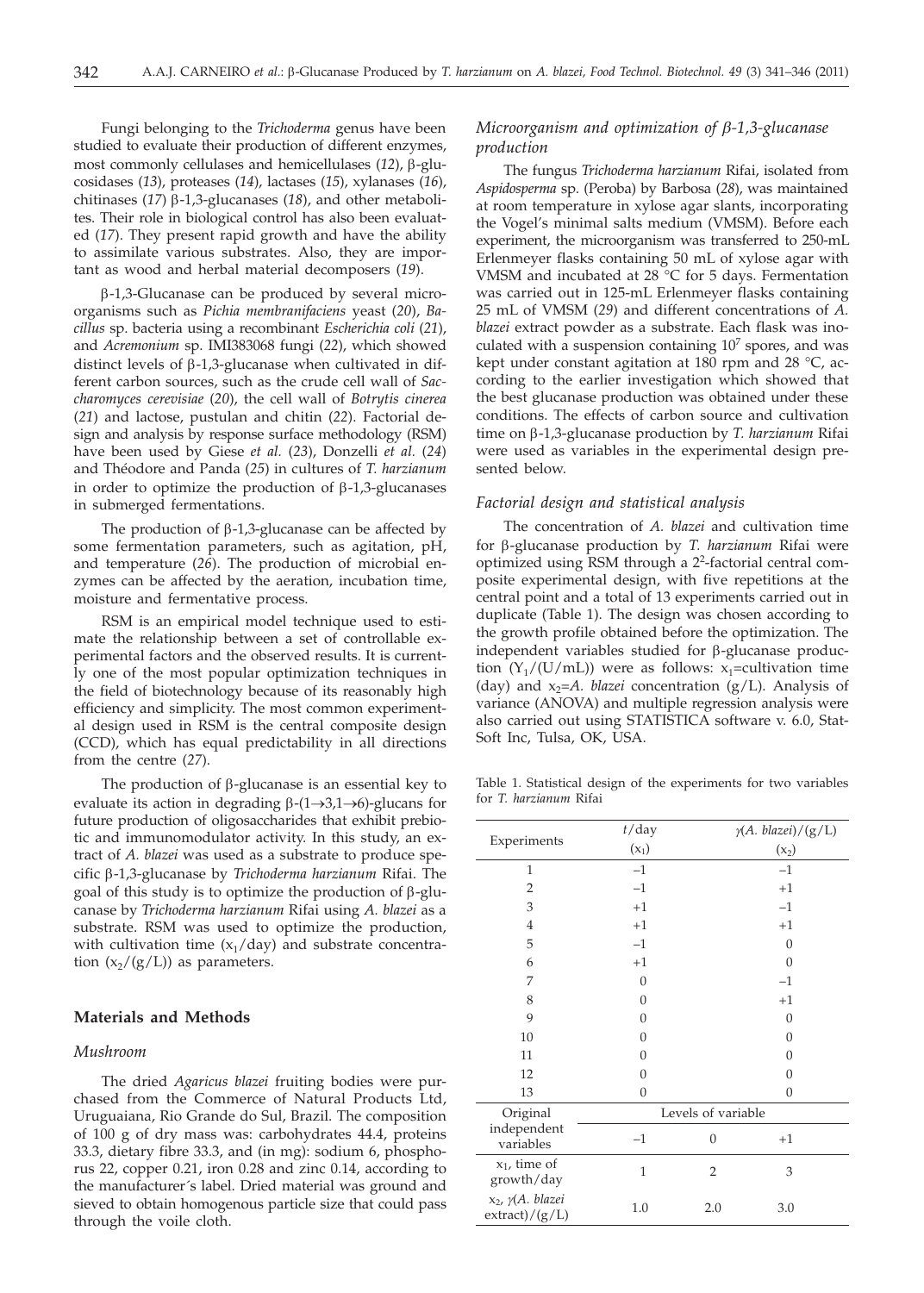$\beta$ -1,3-Glucanase activity was measured by quantifying the reducing sugars liberated after the hydrolysis of laminarin ( $\beta$ -(1 $\rightarrow$ 3,1 $\rightarrow$ 6)-glucan produced by the algae *Laminaria digitata*, Sigma-Aldrich, St. Louis, MO, USA). The final assay volume was 0.5 mL, which was made up of 0.35 mL of laminarin (4 mg/mL) in a 25-mM sodium acetate buffer at pH=5.0 and 0.1 mL of crude enzyme. The assay was carried out at 50 °C and stopped after 10 min with 50 µL of 1.0 M NaOH. The method of Somogyi (*30*) and Nelson (*31*) was used to quantify the reducing sugars. One unit of enzymatic activity was defined as the number of µmols of reducing sugars released per minute per mL of enzymatic extract. Glucose was used for the standard curve.

Total sugars were measured using the phenol-sulphuric acid method of Dubois *et al*. (*32*). Fungal biomass was determined gravimetrically by drying to constant mass at 60 °C. pH was measured using a pH meter during fermentation.

#### **Results and Discussion**

The variables chosen were based on scientific data from the literature, with the incubation time and substrate concentration as probably the most influential factors in the production of  $\beta$ -1,3-glucanases. These variables were also studied by Giese *et al*. (*23*) and Théodore and Panda (*25*) in the optimization of the production of b-1,3-glucanases using *Trichoderma harzianum*.

Through multiple regression analysis of the experimental data, a second order polynomial equation was obtained for b-1,3-glucanase production by *T. harzianum* Rifai (Eq. 1):

$$
\hat{Y}_1=0.228276-0.123333x_1-0.033966x_1^2+0.179167x_2+\n+0.113534x_2^2-0.107500x_1x_2
$$

where  $\hat{Y}_1$  is the predicted response, and  $x_1$  and  $x_2$  are independent variables: cultivation time (day) and *A. blazei* concentration (g/L), respectively.

According to the results presented in Table 2, the intercept was significant, indicating that the central point (2 days of cultivation and *A. blazei* extract concentration of 2  $g/L$ ) was adequately chosen.

According to the Pareto chart (Fig. 1), the most important variable for β-1,3-glucanase production by *T. har-*

Table 2. Analysis of factors and their interaction in the production of b-1,3-glucanase by *T. harzianum* Rifai cultivated in *A. blazei* extract

| Factors                  | Coefficients | S.D.     | т          | р        |
|--------------------------|--------------|----------|------------|----------|
| Intercept                | 0.228276     | 0.008277 | 27.5795    | 0.000000 |
| x <sub>1</sub> linear    | $-0.123333$  | 0.008138 | $-15.1554$ | 0.000000 |
| $x_1$ quadratic          | $-0.033966$  | 0.011995 | $-2.8317$  | 0.011509 |
| x <sub>2</sub> linear    | 0.179167     | 0.008138 | 22.0163    | 0.000000 |
| x <sub>2</sub> quadratic | 0.113534     | 0.011995 | 9.4655     | 0.000000 |
| $X_1 \cdot X_2$          | $-0.107500$  | 0.009967 | $-10.7857$ | 0.000000 |
|                          |              |          |            |          |

S.D.=standard deviation; x<sub>1</sub>=time of growth, x<sub>2</sub>=A. blazei concentration



Fig. 1. Pareto chart of standardized effects for  $\beta$ -1,3-glucanase production by *T. harzianum* Rifai cultivated in *A. blazei* extract as substrate. The point at which the effect estimates were statistically significant (at p=0.05) is indicated by the broken vertical line. The linear  $(L)$  and squared  $(Q)$  effects are also indicated, as well as the linear interaction (1L by 2L) between both effects

*zianum* Rifai was the concentration of *A. blazei*. The analysis of variance for the surface response of Eq. 1 (Table 3) showed that regression was significant ( $p$ <0.05) and the lack of fit was not significant, indicating that the model can be used for predictive purposes.

Table 3. Analysis of variance (ANOVA) for the production of b-1,3-glucanase by *T. harzianum* Rifai using *A. blazei* extract as substrate

| Variation<br>of source  | Sum of<br>squares | Degrees<br>freedom | Mean<br>square | F                          | р |
|-------------------------|-------------------|--------------------|----------------|----------------------------|---|
| Regression              | 0.567742          | 2                  |                | 0.283871 33.29297 0.000000 |   |
| Residues                | 0.196108          | 23                 | 0.008526       |                            |   |
| Standard error 0.013510 |                   | 17                 | 0.000795       |                            |   |
| Total                   | 0.763850          | 25                 |                |                            |   |

F=relation (regression/residual), p=relation (deviation of regression/standard error)

The experimental results and predictive activities for b-1,3-glucanase production by *T. harzianum* Rifai using Eq. 1 are presented in Table 4. The highest  $\beta$ -1,3-glucanase activity (0.77 U/mL) was observed on the first day of cultivation using 3 g/L of *A. blazei* extract as substrate. This activity was probably due to the higher concentration of  $\beta$ -glucan present in the extract, as well to the type of glycosidic bond present in the glucans. Concentrations higher than 3 g/L were not tested because of the low solubility of the *A. blazei* extract. In similar studies, Giese *et al.* (23) found the highest  $\beta$ -1,3-glucanase activity (1.2) U/mL) produced by the same strain of *T. harzianum* Rifai using 1.5 g/L of botryosphaeran exopolysaccharide (EPS) of a  $\beta$ -(1 $\rightarrow$ 3,1 $\rightarrow$ 6)-D-glucan type produced by *Botryosphaeria rhodina* as a sole carbon source after 5 days of cultivation. RSM was used, and the results also suggested that  $\beta$ -1,3-glucanase production depended on EPS concentration.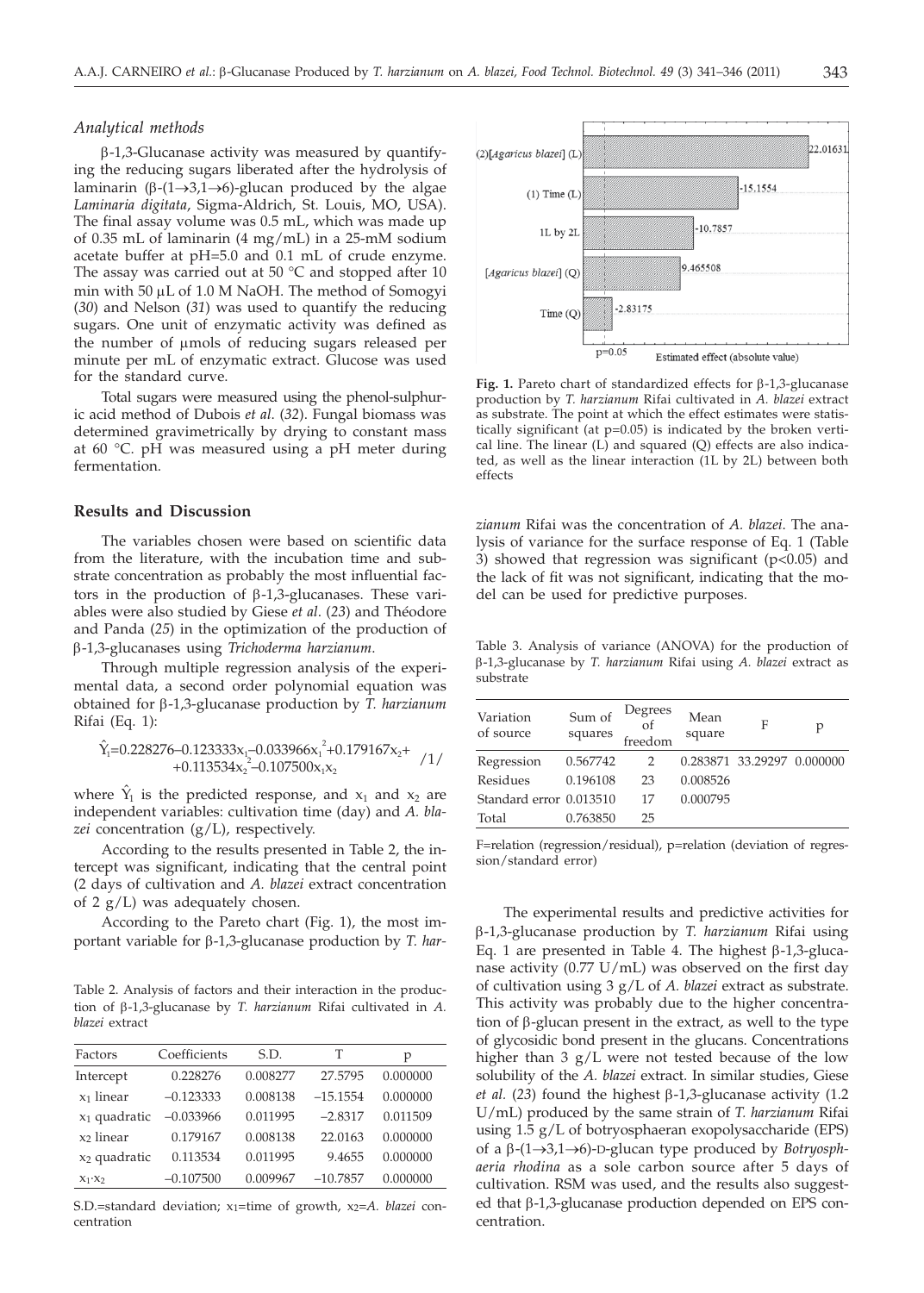| Experiment | $\beta$ -1,3-glucanase activity/(U/mL) |      |           |  |
|------------|----------------------------------------|------|-----------|--|
|            | Experimental                           |      | Predicted |  |
| 1          | 0.14                                   | 0.15 | 0.14      |  |
| 2          | 0.77                                   | 0.72 | 0.71      |  |
| 3          | 0.09                                   | 0.05 | 0.11      |  |
| 4          | 0.26                                   | 0.22 | 0.25      |  |
| 5          | 0.24                                   | 0.34 | 0.32      |  |
| 6          | 0.12                                   | 0.14 | 0.07      |  |
| 7          | 0.22                                   | 0.19 | 0.16      |  |
| 8          | 0.50                                   | 0.52 | 0.52      |  |
| 9          | 0.20                                   | 0.21 | 0.23      |  |
| 10         | 0.25                                   | 0.24 | 0.23      |  |
| 11         | 0.25                                   | 0.21 | 0.23      |  |
| 12         | 0.22                                   | 0.22 | 0.23      |  |
| 13         | 0.18                                   | 0.24 | 0.23      |  |

Table 4. Experimental and predictive values for  $\beta$ -1,3-glucanase production by *T. harzianum* Rifai cultivated in *A. blazei* extract as substrate

Based on the value of  $\mathbb{R}^2$ , our findings showed that 96 % of the response variability could be explained either by the model, or by the experimental factors and their interactions. The low pure error indicated good reproducibility of the experimental data. RSM was also used by Donzelli *et al.* (*24*) and Theódore and Panda (*25*) to optimize the production of  $\beta$ -1,3-glucanase by some species of *Trichoderma* in submerged fermentation using different  $\beta$ -(1 $\rightarrow$ 3,1 $\rightarrow$ 6)-D-glucans as the carbon source. Donzelli *et al.* (24) found the highest  $\beta$ -1,3-glucanase production by *Trichoderma atroviride* when the initial pH increased from 5.5 to 6.5. The highest  $\beta$ -1,3-glucanase production was obtained by Theódore and Panda (*25*) when *Trichoderma harzianum* was grown in glucose at 30 °C and at initial pH=4.7. However, the level of pH had no significant effect in any of the experimental runs. Carneiro *et* al. (33) optimized β-1,3-glucanase production by *Trichoderma reesei* using *Agaricus blazei* extract as a substrate. The best cultivation conditions occurred after 5 days, with maximum activity of 4.35 U/mL and 3 g/L of *A. blazei.* According to the results of this study, it is possible to obtain maximum b-1,3-glucanase production by *T. harzianum* Rifai in 1 day of cultivation and with 3 g/L of *A. blazei* extract (Fig. 2). There are few studies reported in the scientific literature on the optimization of  $\beta$ -1,3-glucanase production by fungi using response surface methodology.

RMS showed to be power technique for optimizing b-1,3-glucanase production by *T. harzianum* Rifai. Traditional methods for optimization are one-factor-at-a-time techniques. Unfortunately, this approach frequently fails to identify the variables that give rise to the optimum response, because the effects of factor interactions are not taken into account in such procedures (*34*).

The highest biomass production by fungi in 3 g/L of *Agaricus blazei* extract was 2.2 g/L, after 24 h of cultivation (Fig. 3). The lowest biomass production observed in 1 and 2 g/L of *Agaricus blazei* extract was 1 and 1.7 g/L after 48 and 24 h, respectively (data not shown). Giese



**Fig. 2.** Response surface for b-1,3-glucanase production by *T. harzianum* Rifai as a function of cultivation time´*A. blazei* extract  $(x_1 \cdot x_2)$ 



Fig. 3. Growth profile for the production of  $\beta$ -1,3-glucanase by *T. harzianum* Rifai on *A. blazei* extract (3 g/L)

*et al.* (*35*) also evaluated the production of biomass by *Trichoderma harzianum* Rifai from different carbon sources and observed  $7.17$  g/L of biomass on the mycelium of *Botryosphaeria rhodina* MAMB-05 as carbon source, after 8 days of cultivation. The level of residual reducing sugars monitored during the growth profile stayed low, which shows an equilibrium between the hydrolysis of b-1,3-glucanase in b-glucan present in the extract of *Agaricus blazei* and glucose consumption by fungi. The high-



Fig. 4. pH profile during the production of β-1,3-glucanase by *T. harzianum* Rifai on *A. blazei* extract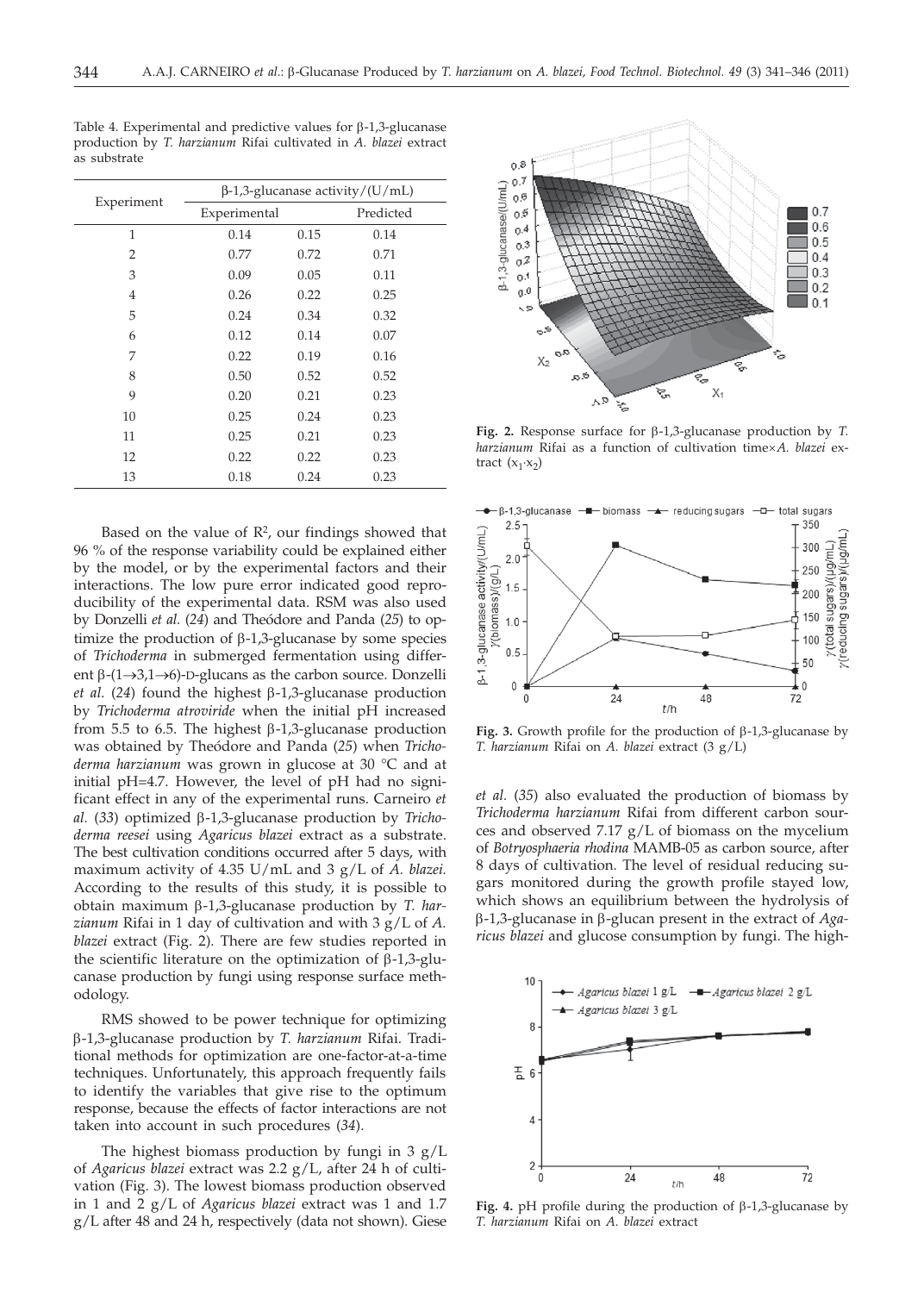## **Conclusions**

The advantage of using RSM analysis is that it allows for a reduction in time and materials known as one-factor- -at-a-time, which minimizes possible common errors in traditional techniques. RSM can study many factors simultaneously. *T. harzianum* Rifai grew in *A. blazei* extract as a substrate and produced  $\beta$ -1,3-glucanase. The analysis showed that the highest  $\beta$ -1,3-glucanase production by *T. harzianum* Rifai occurred in 1 day using 3 g/L of the substrate.

#### *Acknowledgements*

The authors would like to thank for the financial support provided by the Brazilian Foundation FAPESP (Fundação de Amparo a Pesquisa do Estado de São Paulo), Sao Paulo, Brazil.

# **References**

- *1.* I.P. Lee, B.H. Kang, J.K. Roh, J.R. Kim, Lack of carcinogenicity of lyophilized *Agaricus blazei* Murill in a F344 rat two year bioassay, *Food Chem. Toxicol. 46* (2008) 87–95.
- *2.* M.Y. Kim, I.M. Chung, S.J. Lee, J.K. Ahn, E.H. Kim, M.J. Kim *et al*., Comparison of free amino acid, carbohydrates concentrations in Korean edible and medicinal mushrooms, *Food Chem. 113* (2009) 386–393.
- *3.* J.P. Friedmann Angeli, L.R. Ribeiro, C.M. Camelini, M.M. de Mendonça, M.S. Mantovani, Evaluation of the antigenotoxicity of polysaccharides and b-glucans from *Agaricus blazei*, a model study with the single cell gel electrophoresis/ Hep G2 assay, *J. Food Compos. Anal. 22* (2009) 699–703.
- *4.* G.D. Brown, S. Gordon, Fungal b-glucans and mammalian immunity, *Immunity, 19* (2003) 311–315.
- 5. K.S. Kim, H.S. Yun, Production of soluble β-glucan from the cell wall of *Saccharomyces cerevisiae, Enzyme Microb. Technol. 39* (2006) 496–500.
- *6.* A. Demirbas, b-Glucan and mineral nutrient contents of cereals grown in Turkey, *Food Chem. 90* (2005) 773–777.
- *7.* J.A. Vaz, L. Barros, A. Martins, C. Santos-Buelga, M.H. Vasconcelos, I.C.F.R. Ferreira, Chemical composition of wild edible mushrooms and antioxidant properties of their water soluble polysaccharidic and ethanolic fractions, *Food Chem*. *126* (2011) 610–616.
- *8.* A.A. Soares, C.G.M. de Souza, F.M. Daniel, G.P. Ferrari, S.M.G. da Costa, R.M. Peralta, Antioxidant activity and total phenolic content of *Agaricus brasiliensis* (*Agaricus blazei* Murril) in two stages of maturity, *Food Chem. 112* (2009) 775–781.
- *9.* C.M. Camelini, M. Maraschin, M.M. Mendonça, C. Zucco, A.G. Ferreira, L.A. Tavares, Structural characterization of b-glucans of *Agaricus brasiliensis* in different stages of fruiting body maturity and their use in nutraceutical products, *Biotechnol. Lett. 27* (2005) 1295–1299.
- *10.* C.H. Yu, S.F. Kan, C.H. Shu, T.J. Lu, L. Sun-Hwang, P.S. Wang, Inhibitory mechanisms of *Agaricus blazei* Murril on the growth of prostate cancer *in vitro* and *in vivo, J. Nutr. Biochem*. *20* (2009) 753–764.
- *11.* Y.W. Kim, K.H. Kim, H.J. Choi, D.S. Lee, Anti-diabetic activity of b-glucans and their enzymatically hydrolyzed oli-

gosaccharides from *Agaricus blazei, Biotechnol. Lett. 27* (2005) 483–487.

- *12.* A. Hideno, H. Inoue, K. Tsukahara, S. Yano, X. Fang, T. Endo, S. Sawayama, Production and characterization of cellulases and hemicellulases by *Acremonium cellulolyticus* using rice straw subjected to various pretreatments as the carbon source, *Enzyme Microb. Technol. 48* (2011) 162–168.
- *13.* K. Kovács, L.S. Megyeri, G. Szakacs, C.P. Kubicek, M. Galbe, G. Zacchi, *Trichoderma atroviride* mutants with enhanced production of cellulase and β-glucosidase on pretreated willow, *Enzyme Microb. Technol. 43* (2008) 48–55.
- *14.* A. Szekeres, L. Kredics, Z. Antal, F. Kevei, L. Manczinger, Isolation and characterization of protease overproducing mutants of *Trichoderma harzianum, FEMS Microbiol. Lett. 233* (2004) 215–222.
- *15.* I. Seyis, N. Aksoz, Production of lactase by *Trichoderma* sp., *Food Technol. Biotechnol*. *42* (2004) 121–124.
- *16.* I. Seyis, N. Aksoz, Xylanase production from *Trichoderma harzianum* 1073 D3 with alternative carbon and nitrogen sources, *Food Technol. Biotechnol*. *43* (2005) 37–40.
- *17.* M.H. El-Katatny, W. Somitsch, K.H. Robra, M.S*.* El-Katatny, G.M. Gübitz, Production of chitinase and  $\beta$ -1,3-glucanase by *Trichoderma harzianum* for control of the phytopathogenic fungus *Sclerotium rolfsii*, *Food Technol. Biotechnol*. *38* (2000) 173–180.
- *18.* K. Sharma, A.K. Mishra, R.S. Misra, Morphological, biochemical and molecular characterization of *Trichoderma harzianum* isolates for their efficacy as biocontrol agents, *J. Phytopathol*. *157* (2009) 51–56.
- *19.* R. López-Mondéjar, M. Ros, J.A. Pascual, Mycoparasitism- -related genes expression of *Trichoderma harzianum* isolates to evaluate their efficacy as biological control agent, *Biol. Control, 56* (2011) 59–66.
- 20. E.I. Masih, B. Paul, Secretion of  $\beta$ -1,3-glucanases by the yeast *Pichia membranifaciens* and its possible role in the biocontrol of *Botrytis cinerea* causing grey mold disease of the grapevine, *Curr. Microbiol*. *44* (2000) 391–395.
- *21.* U. Beshay, H. El-Enshasy, I.M.K. Ismail, H. Moawad, E. Wojciechowska, S. Abd-El-Ghany, b-glucanase production from genetically modified recombinat *Escherichia coli*: Effect of growth substrates and development of a culture medium in shake flasks and stirred tank bioreactor, *Process Biochem*. *39* (2003) 307–313.
- *22.* Jayus, B.M. McDougall, R.J. Seviour, The effect of dissolved oxygen concentrations on  $(1 \rightarrow 3)$ - and  $(1 \rightarrow 6)$ - $\beta$ -glucanase production by *Acremonium* sp. IMI 383068 in bath culture, *Enzyme Microb. Technol. 36* (2005) 176–181.
- *23.* E.C. Giese, L.G. Covizzi, D. Borsato, R.F.H. Dekker, M.L. Corradi Da Silva, A.M. Barbosa, Botryosphaeran, a new substrate for the production of b-1,3-glucanases by *Botryosphaeria rhodina* and *Trichoderma harzianum* Rifai, *Process Biochem. 40* (2005) 3783–3788.
- *24.* B.G.G. Donzelli, K.J. Siebert, G.E. Harman, Response surface modeling of factors influencing the production of chitinolytic and b-1,3-glucanolytic enzymes in *Trichoderma atroviride* strain P1, *Enzyme Microb. Technol. 37* (2005) 82–92.
- *25.* K. Théodore, T. Panda, Application of response surface methodology to evaluate the influence of temperature and initial  $pH$  on the production of  $\beta$ -1,3-glucanase and carboxymethylcellulase from *Trichoderma harzianum, Enzyme Microb. Technol*. *17* (1995) 1043–1049.
- *26.* L.F. Fleuri, H.H. Sato, Study of the influence of different parameters in the production of lytic enzymes, *Ciênc. Technol. Aliment. 28* (2008) 299–310 (in Portuguese).
- *27.* Y.L. Gao, X.R. Ju, H.H. Jiang, Use of response surface methodology to investigate the effect of food constituents on *Staphylococcus aureus* inactivation by high pressure and mild heat, *Process Biochem. 41* (2006) 362–369.